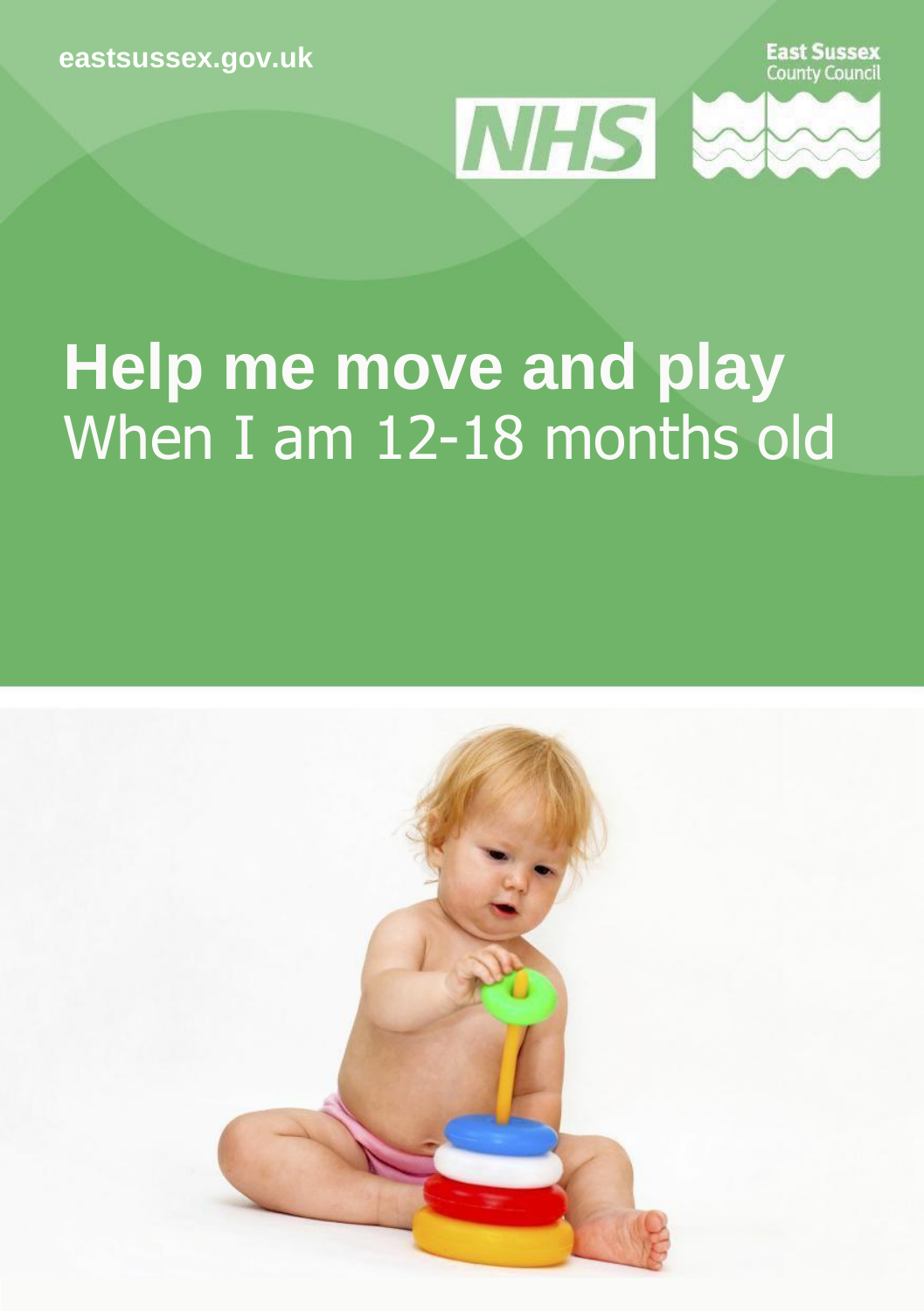### Your child should be:

- able to move independently by crawling, shuffling or moving across furniture
- able to sit unsupported on the floor
- able to use both hands freely
- starting to hold an object in each hand and bring them together
- able to pull to standing and hold position
- able to hold objects between their thumb and fingers
- starting to walk with one or both hands held by an adult
- starting to take steps independently

### **Physical activity guidelines**

Your child should be active from morning to night-time. Even though your child may not be walking they need to be physically active every day in a variety of ways from playing outdoors to splashing in the bath. Children who can walk unsupported should be active for at least 180 minutes (3 hours) every day. More is better.

You can help your child to stay active by limiting the time they spend in a car seat, buggy or highchair and by ensuring that you dress them in clothes they can move freely in. It is also beneficial to switch your TV off when playing and eating together and to consider how often you watch TV or use your mobile, as your child learns from and likes to copy what you do.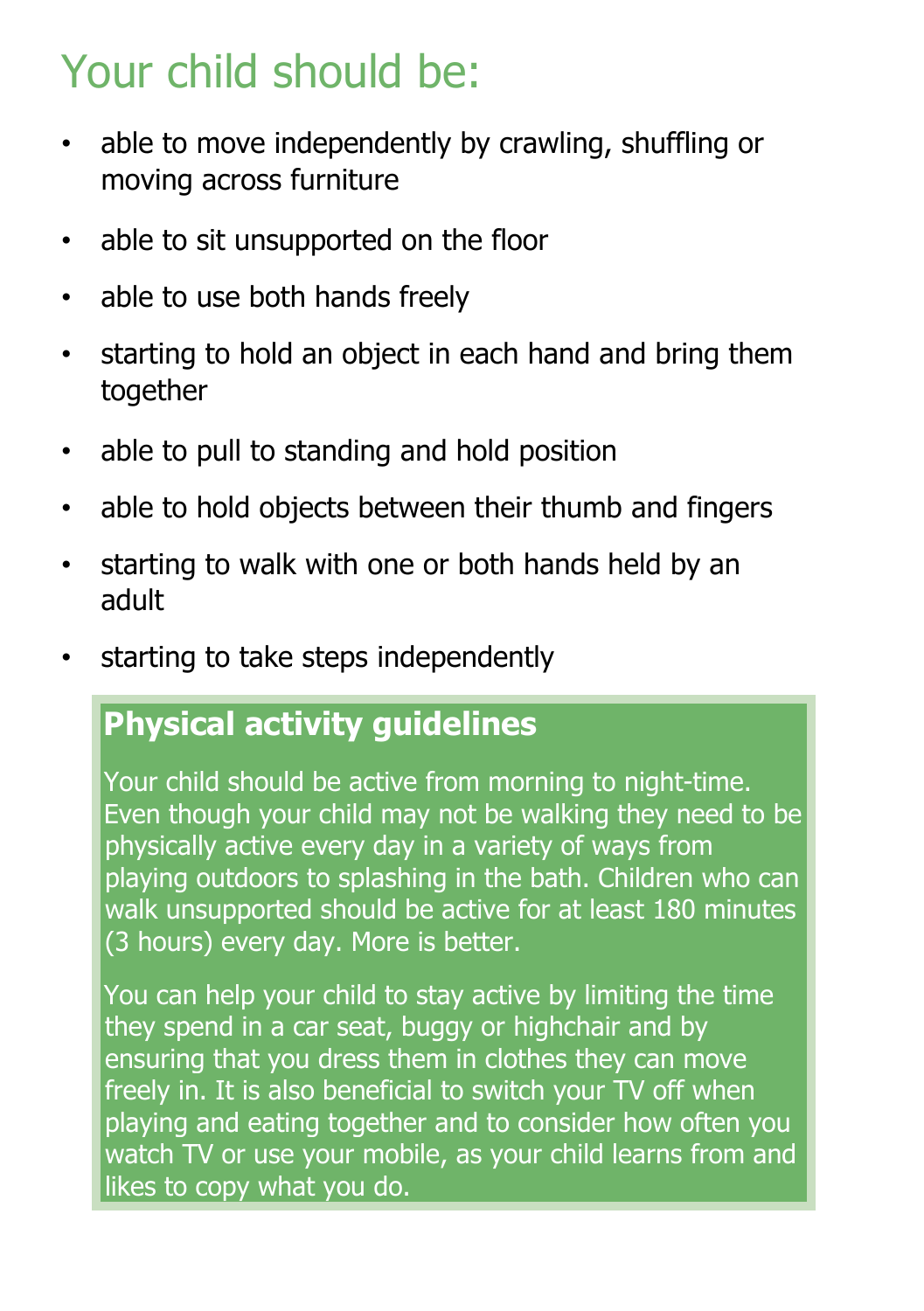# **Helpful hints** Take me to the park so that

I can explore moving on different surfaces such as grass, pathways, steps, hills

I like to get up off of the floor, so put my favourite objects at different levels for me to pull up and reachthem

> Playdough is a fun way for me to use my hands in different ways e.g. squeezing and squashing

I enjoy games and songs that involve clapping and using my hands

I like to build towers with you

> I like to practice moving around the room, hold my hand to help me do this

To help me practice my first steps let me push things like dolls prams, carts and shopping trolleys

I need lots of space indoors and outdoors to move and explore

Let me use my fingers to feed myself and let me try using a spoon

These ideas will help you and your child to enjoy play together; supporting their communication and social skills. They will help your child to strengthen their muscles, develop balance and coordination, and learn to move on their own. Being active is vital for your child's healthy brain development and will also help your child to stay at a healthy weight. Being active with your child helps to set up good habits to support you both in developing a healthy lifestyle.